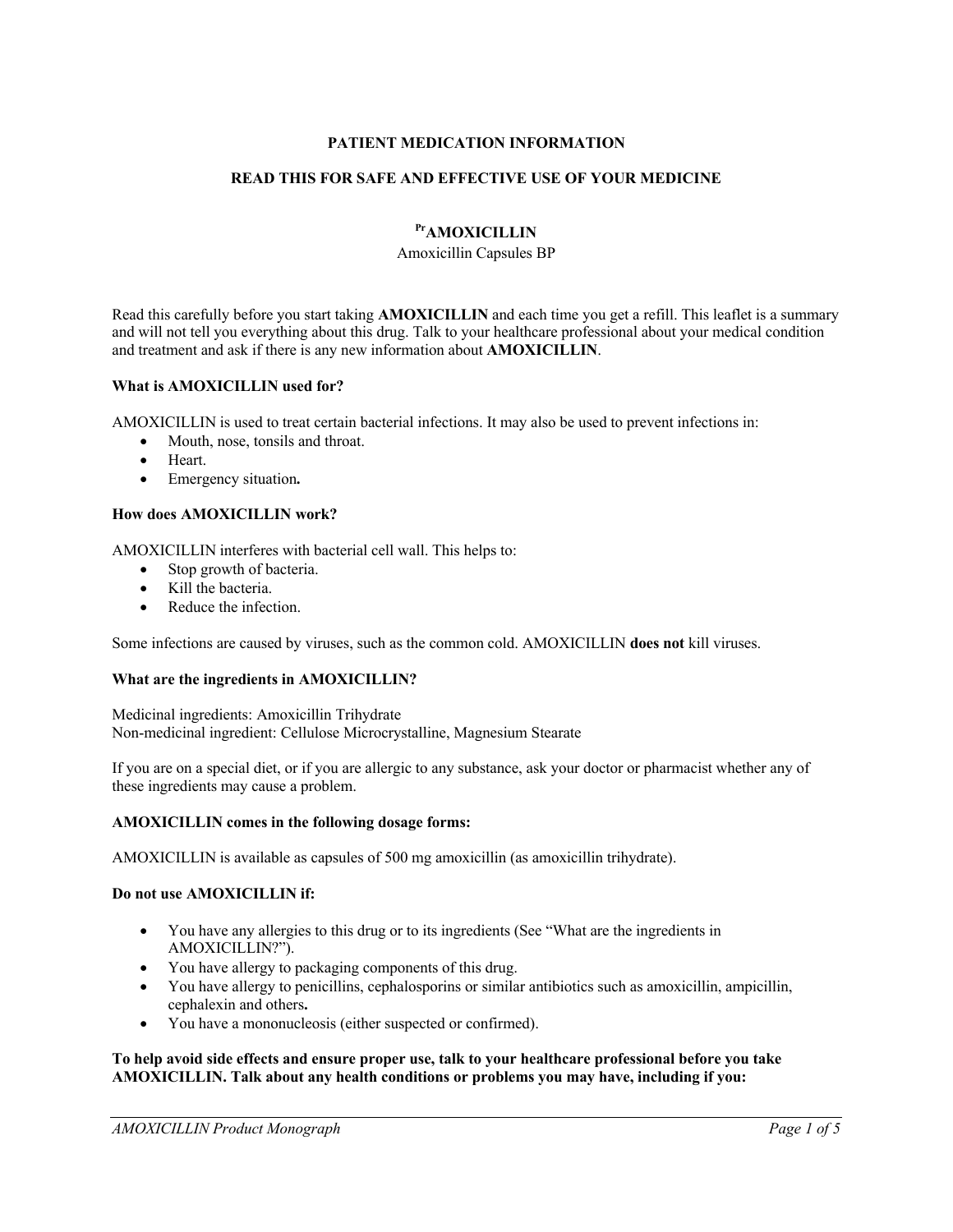- have a history of hypersensitivity reactions to beta-lactams (ampicillin, piperacillin, etc). See "What are the possible side effects from using AMOXICILLIN?".
- have been taken blood thinners (such as warfarin, etc.).
- have a history of mild diarrhea or colitis influenced by the use of antibiotics.
- have kidney problems.
- are pregnant or plan to become pregnant.
- are breastfeeding or plan to breastfeed. Talk to your doctor about how to feed your baby while you are taking **AMOXICILLIN**.

#### **Tell your healthcare professional about all the medicines you take, including any drugs, vitamins, minerals, natural supplements or alternative medicines.**

# **The following may interact with AMOXICILLIN:**

- anti-cancer drug (such as Methotrexate).
- medicines used for heartburn or gout (such as probenecid, cimetidine, etc.).
- blood thinner medications (such as warfarin, etc.) that used to thin the blood and prevent clots may predispose you to the development of bleeding problems.
- birth control pills (it may reduce effect of contraceptives).
- antibacterial medicines (such as tetracyclines) may lower effectiveness of AMOXICILLIN.

#### **How to take AMOXICILLIN:**

Antibacterial drugs like AMOXICILLIN treat only bacterial infections. They do not treat viral infections. Although you may feel better early in the treatment, AMOXICILLIN should be used exactly as directed. Misuse or overuse of AMOXICILLIN could lead to the growth of bacterial that will not be killed by AMOXICILLIN (resistance). This means that AMOXICILLIN may not work in the future.

Do not share your medicine.

Ask your pharmacist about the other products you take. Some medicines will affect the way that your body absorbs AMOXICILLIN.

#### **Usual adult dose:**

For infections: 500 mg every 8 hours or a single dose of 3 g.

For prevention: 3 g once before procedure, then 1.5 g every 6 hours.

#### **Usual children's dose:**

Your doctor will tell you how much AMOXICILLIN to give your child based on their weight and the severity of their infection. The children's dose should not exceed the adult dose. For children over 20 kg, the adult dose should be used.

Take this medication by mouth as directed by your doctor.

Take AMOXICILLIN between meals with a glass of water.

Tell your doctor if your condition does not improve.

# **Overdose:**

If you think you have taken too much AMOXICILLIN, contact your healthcare professional, hospital emergency department or regional Poison Control Centre immediately, even if there are no symptoms.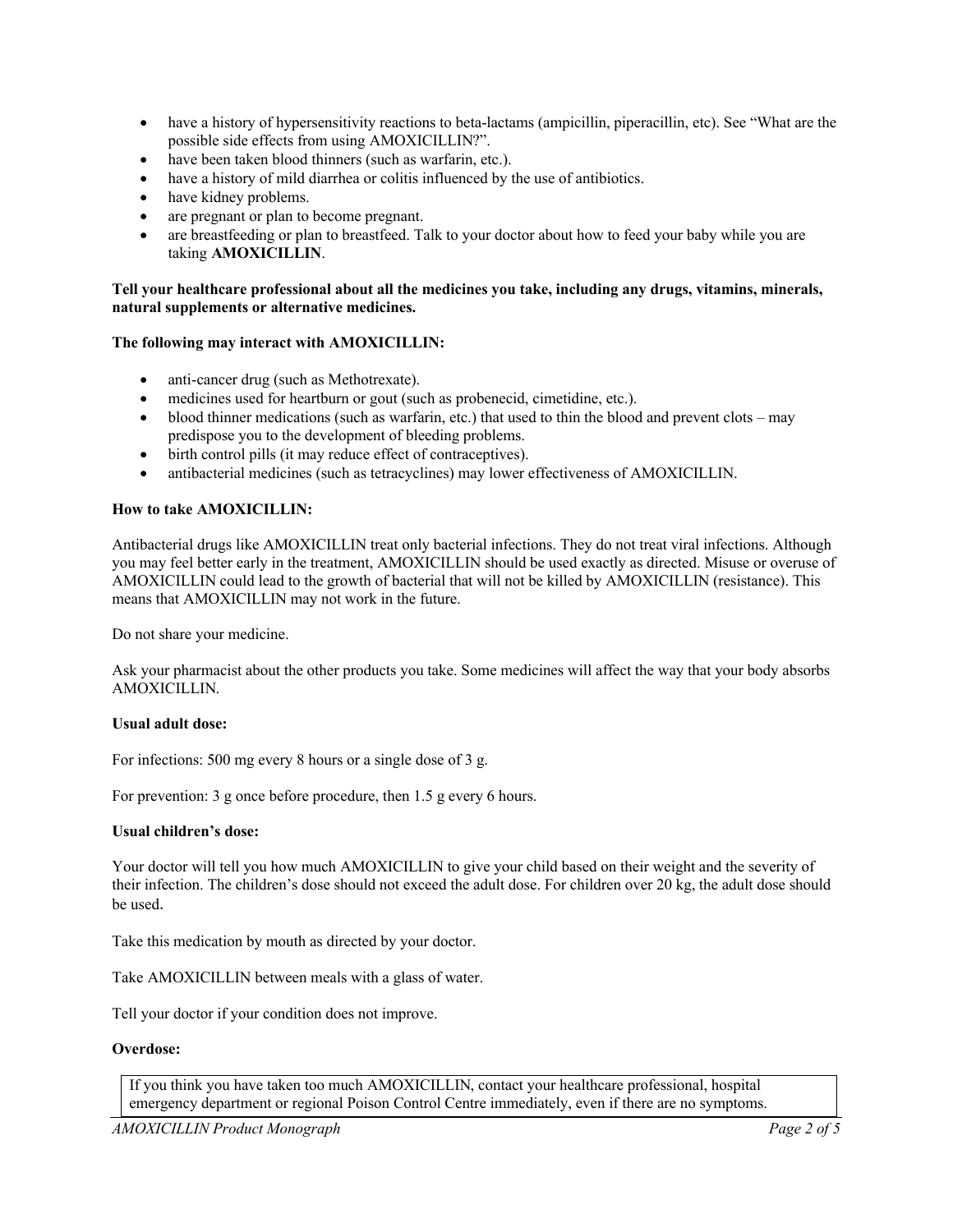Symptoms of overdose may include: severe dizziness.

# **Missed Dose:**

If you miss a dose, take it as soon as you remember. If it is near the time of the next dose, skip the missed dose and resume your usual dosing schedule. Do not double the dose to catch up.

# **What are possible side effects from using AMOXICILLIN?**

These are not all the possible side effects you may feel when taking **AMOXICILLIN**. If you experience any side effects not listed here, tell your healthcare professional.

| Serious side effects and what to do about them |                                      |              |                          |  |
|------------------------------------------------|--------------------------------------|--------------|--------------------------|--|
| Symptom / effect                               | Talk to your healthcare professional |              | Stop taking drug and get |  |
|                                                | Only if severe                       | In all cases | immediate medical help   |  |
| <b>COMMON</b>                                  |                                      |              |                          |  |
| Skin rash.                                     |                                      |              |                          |  |
| Skin eruption or other effect on               |                                      |              |                          |  |
| skin or eyes.                                  |                                      |              |                          |  |
| Nausea.                                        |                                      |              |                          |  |
| Vomiting.                                      |                                      |              |                          |  |
| Diarrhea.                                      |                                      |              |                          |  |
| Bloody stool.                                  |                                      |              |                          |  |
| Black "hairy" tongue (glossitis).              |                                      |              |                          |  |
| change of tooth color in                       |                                      |              |                          |  |
| children (brown, yellow or gray                |                                      |              |                          |  |
| staining).                                     |                                      |              |                          |  |
| Dizziness (light headedness).                  |                                      | V            |                          |  |
| Anxiety.                                       |                                      | N            |                          |  |
| <b>UNCOMMON</b>                                |                                      |              |                          |  |
| Hives, itch.                                   |                                      |              |                          |  |
| Red rash on the face.                          |                                      | V            |                          |  |
| Swelling                                       |                                      | N            |                          |  |
| Anaphylaxis (severe allergic                   |                                      |              |                          |  |
| reactions such as swollen nose,                |                                      |              |                          |  |
| eyes, throat, difficulty                       |                                      |              |                          |  |
| breathing, skin blistering, rash,              |                                      |              |                          |  |
| peeling).                                      |                                      |              |                          |  |
| signs of kidney problems (such                 |                                      |              | $\sqrt{ }$               |  |
| as cloudy urine).                              |                                      |              |                          |  |
| signs of liver problems (such as               |                                      |              |                          |  |
| persistent nausea/vomiting,                    |                                      |              |                          |  |
| stomach/abdominal pain,                        |                                      |              |                          |  |
| unusual tiredness, yellowing                   |                                      |              |                          |  |
| eyes/skin, dark urine).                        |                                      |              |                          |  |
| <b>RARE</b>                                    |                                      |              |                          |  |
| Severe skin reaction (flu-like                 |                                      |              |                          |  |
| symptoms, blistering and                       |                                      |              |                          |  |
| peeling skin).                                 |                                      |              |                          |  |
| difficulty to fall asleep                      |                                      | $\sqrt{}$    |                          |  |
| (insomnia).                                    |                                      |              |                          |  |
| confusion or changes in                        |                                      | V            |                          |  |
| behavior.                                      |                                      |              |                          |  |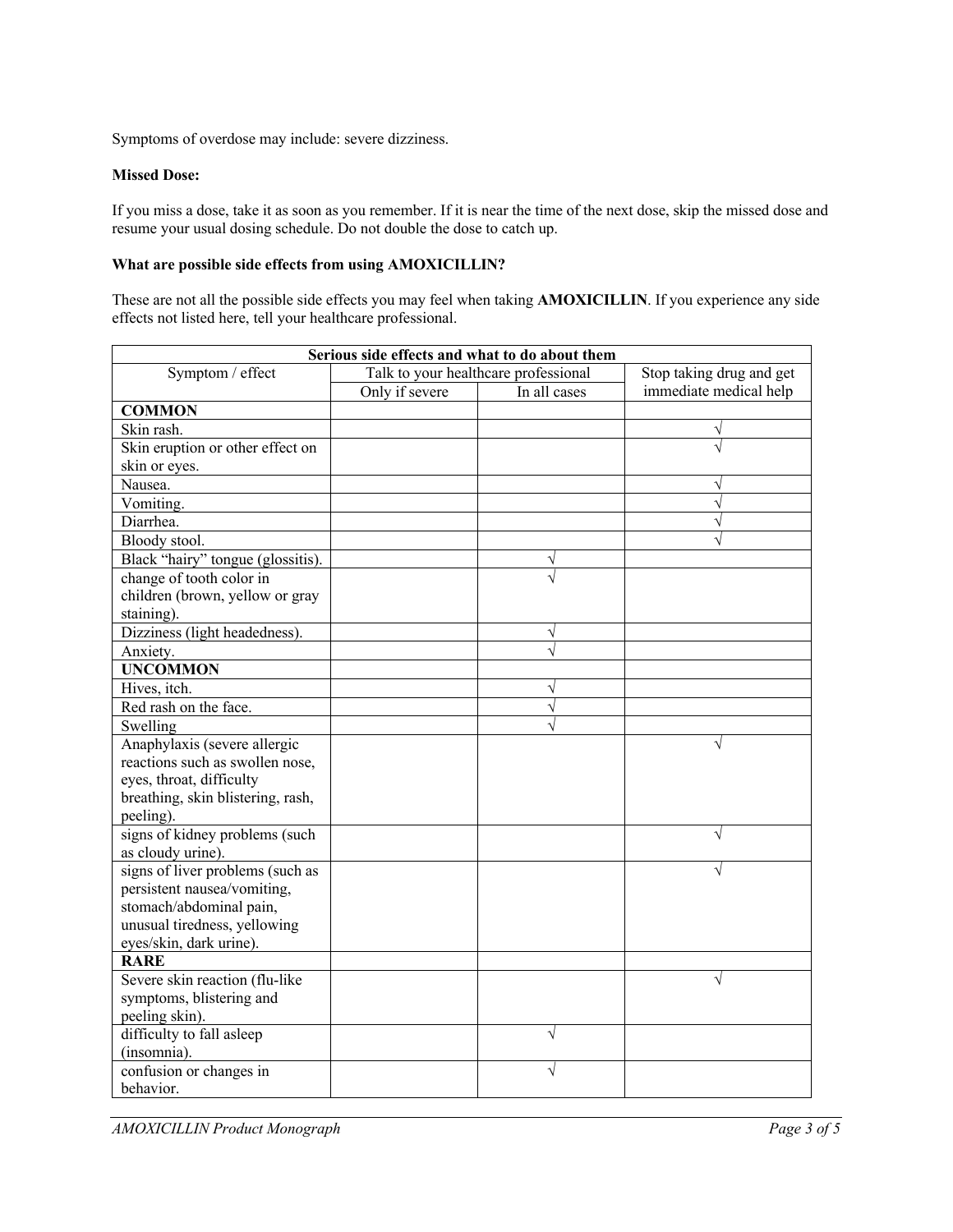| Serious side effects and what to do about them |                                      |              |                          |  |
|------------------------------------------------|--------------------------------------|--------------|--------------------------|--|
| Symptom / effect                               | Talk to your healthcare professional |              | Stop taking drug and get |  |
|                                                | Only if severe                       | In all cases | immediate medical help   |  |
| Changes in blood cell count test               |                                      |              |                          |  |
| results.                                       |                                      |              |                          |  |
| Severe Cutaneous Adverse                       |                                      |              |                          |  |
| Reactions (SCAR) (severe skin                  |                                      |              |                          |  |
| reactions that may also                        |                                      |              |                          |  |
| affect other organs): Skin                     |                                      |              |                          |  |
| peeling, scaling, or blistering                |                                      |              |                          |  |
| (with or without pus) which                    |                                      |              |                          |  |
| may also affect your eyes,                     |                                      |              |                          |  |
| mouth, nose or genitals, itching,              |                                      |              |                          |  |
| severe rash, bumps under the                   |                                      |              |                          |  |
| skin, skin pain, skin color                    |                                      |              |                          |  |
| changes (redness, yellowing,                   |                                      |              |                          |  |
| purplish)                                      |                                      |              |                          |  |
| Swelling and redness of                        |                                      |              |                          |  |
| eyes or face                                   |                                      |              |                          |  |
| Flu-like feeling, fever,                       |                                      |              |                          |  |
| chills, body aches, swollen                    |                                      |              |                          |  |
| glands, cough                                  |                                      |              |                          |  |
| Shortness of breath, chest                     |                                      |              |                          |  |
| pain or discomfort                             |                                      |              |                          |  |

If you have a troublesome symptom or side effect that is not listed here or becomes bad enough to interfere with your daily activities, talk to your healthcare professional.

# **Reporting Side Effects**

You can report any suspected side effects associated with the use of health products to Health Canada by:

- Visiting the Web page on Adverse Reaction Reporting (https://www.canada.ca/en/healthcanada/services/drugs-health-products/medeffect-canada/adverse-reaction-reporting.html) for information on how to report online, by mail or by fax; or
- Calling toll-free at  $1-866-234-2345$ .

*NOTE: Contact your health professional if you need information about how to manage your side effects. The Canada Vigilance Program does not provide medical advice.* 

# **Storage:**

Store at room temperature between 15°C and 30°C. Do not use after the expiry date. Generally, all expired medications should be returned to your pharmacist.

# **If you want more information about AMOXICILLIN:**

- Talk to your healthcare professional
- Find the full product monograph that is prepared for healthcare professionals and includes this patient medication information by visiting the Health Canada website (https://www.canada.ca/en/healthcanada/services/drugs-health-products/drug-products/drug-product-database.html) the manufacturer's website www.sivem.ca, or by calling 1-855-788-3153.

This leaflet was prepared by **Sivem Pharmaceuticals ULC** 4705 Dobrin Street